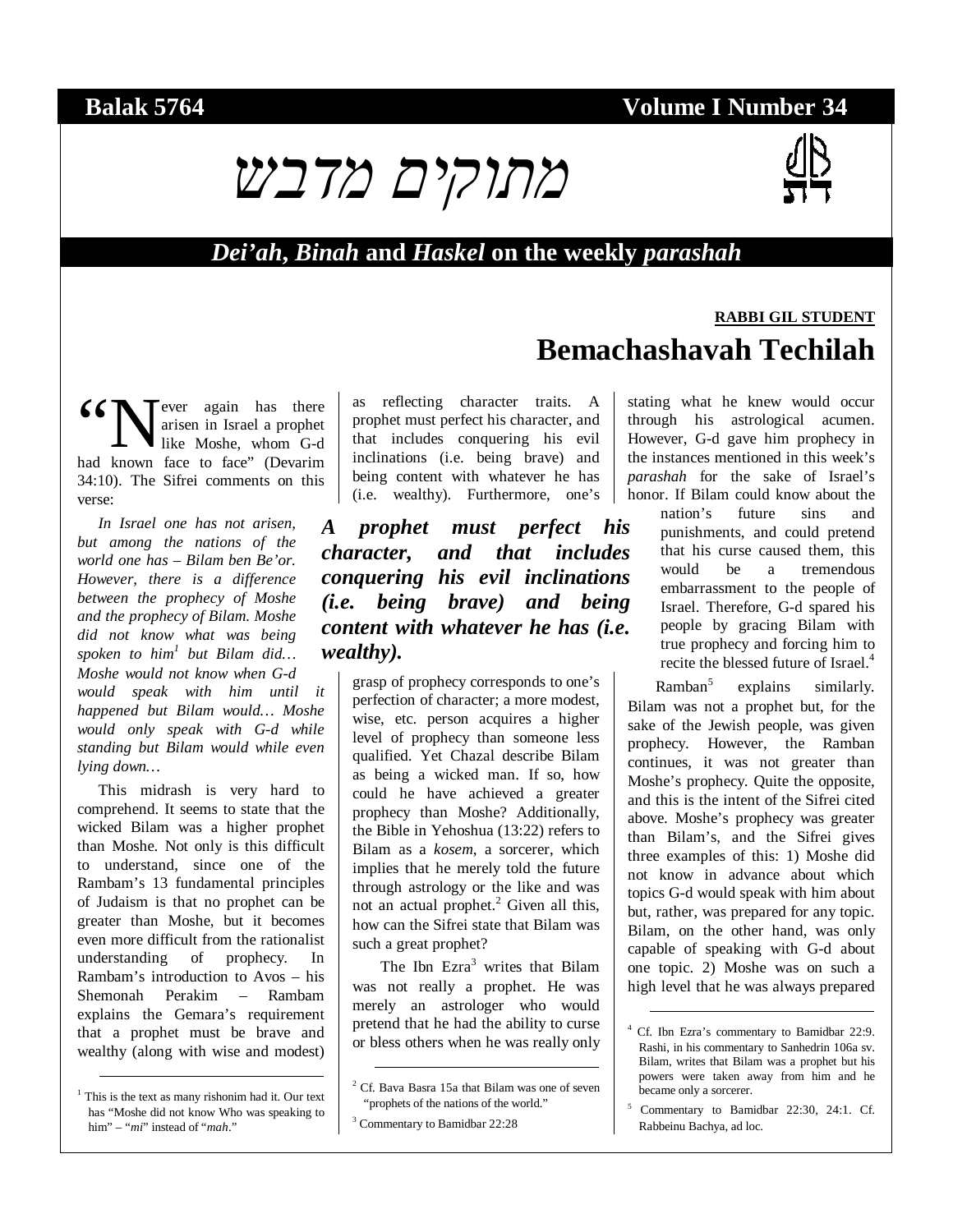for prophecy while Bilam could only speak with G-d at one specific time each day. 3) Moshe was capable of withstanding prophecy even while standing up but Bilam was overcome by the experience and had to be lying down. With this, the Ramban interprets the midrash that seems to place Bilam on a higher level than Moshe as actually doing the exact opposite – placing Bilam well below Moshe.

The Rambam seems to contradict himself on this matter. In one place in Moreh Nevuchim,<sup>6</sup> the Rambam writes that Bilam only had *ruach hakodesh* and not prophecy but, a little earlier in that work, $\frac{7}{1}$  the Rambam writes that Bilam's speaking with the angel was a prophecy. Furthermore, much later in Moreh Nevuchim,<sup>8</sup> the Rambam writes that Bilam saw in a prophetic vision and at the very end of Mishneh Torah<sup>9</sup>

 $-$ <sup>6</sup> 2:45

 $72:42$ 

 $83:22$ 

9 Hilchos Melachim 11:1

the Rambam writes that Bilam prophecied about mashiach.<sup>10</sup> It could be that, according to the Rambam, Bilam was able to raise himself up at those specific moments and, with Gd's assistance (perhaps for the sake of Israel's honor), become temporarily worthy of prophecy. Even though he was not normally a prophet, at those few moments he was capable of achieving the state of prophecy. $11$ 

R' Yitzchak Arama.<sup>12</sup> however, was of the view that Bilam was never a prophet. He lacked the prerequisite refinement of character and, therefore, could not physically (or metaphysically) have achieved prophecy. Really, he was nothing more than an astrologer. However, the term prophet

<sup>11</sup> Something along these lines was suggested to me long ago by my friend Yisrael Dubitsky.

12 Akedas Yitzchak, ch. 82. Cf. HaKesav VeHaKabbalah, Devarim 34:10.

any comment on a verse in this week's *haftara*: "He tells you, man: What is **M** any comment on a verse in<br>this week's *haftara*: "He<br>good, and what does Hashem expect of you? Only do justice, to love kindness, and to walk modestly with your G-d." (Micha 6:8)

In modern times, much of this attention is because of how grossly this verse was mis-appropriated by the Reform movement as a basis for their abandonment of the *mitzvos*. In contrast, the Gemara understands the three things named in this verse to include all 613 commandments.

*R. Simla'i expounded: 613 commandments were told to Moshe, 365 prohibitions, like the number of*  *the days of the solar [year], and 248 [required] actions, corresponding to the limbs of a person...* 

*Came Micha, and established them on three principles, as it says "He tells you man..." "Do justice" – that is the law. "Love kindness" – that is* gemilas chessed *[supporting kindness], "Walk modestly" – this is taking out of the dead, and welcoming the bride.* 

*This is a* kal vachomer *[*a fortiori*]. If things that are not normally done in private [that is, taking care of the dead, and making happiness with the bride] the Torah obligates us to do modestly; things which are normally* 

# **2** *Mesukim Midevash*

was sometimes used by Chazal to refer to someone who was **like** a prophet, as Bilam was. He could determine the future, but through "science" and not through divine communication. Indeed, this intent was hinted to us by Chazal's (Bava Basra 15a) use of the term "prophets of the nations of the world" rather than just "prophets." For them, he was the closest they would get to prophecy. And that, the Akedas Yitzchak explains, is the intent of the Sifrei. Just like the greatest Jewish prophet was Moshe, the greatest gentile prophet-equivalent was Bilam. This, the Akedas Yitzchak tells us, is the importance of the story of Bilam. It teaches us that prophecy is only for those who reach a high level of personal conduct and explains to us why those who do not can never receive prophecy. Bilam was among the greatest of his people and he still could not achieve true prophecy. No one today – Jew or gentile – and, in the times of the Temple when there were still great Jews, no gentiles have the ability to rise above Bilam and acquire prophecy.

# **RABBI MICHA BERGER Bakeish Shalom**

*done in private, how much more so!*  (Makos 24a)

The Gemara's words require some explanation. On the one hand, it indicates that the fundamental principles underlying all 613 *mitzvos*  can be found in this verse. On the other hand, it also explains the verse to refer to particulars: the law, *chessed*, taking care of the dead, and throwing weddings for brides. How does this list represent the entire Torah?

The Marhasha<sup>1</sup> explains the *kal vachomer* to mean that the Gemara

 $<sup>1</sup>$  Ad loc.</sup>

-

 <sup>10</sup> R' Yosef Kafah, in his notes to Moreh Nevuchim 3:22 and Hilchos Melachim 11:1, was disturbed by these contradictions and was of the view that, according to the Rambam, Bilam was not a prophet. However, he had no resolution for the statements to the contrary.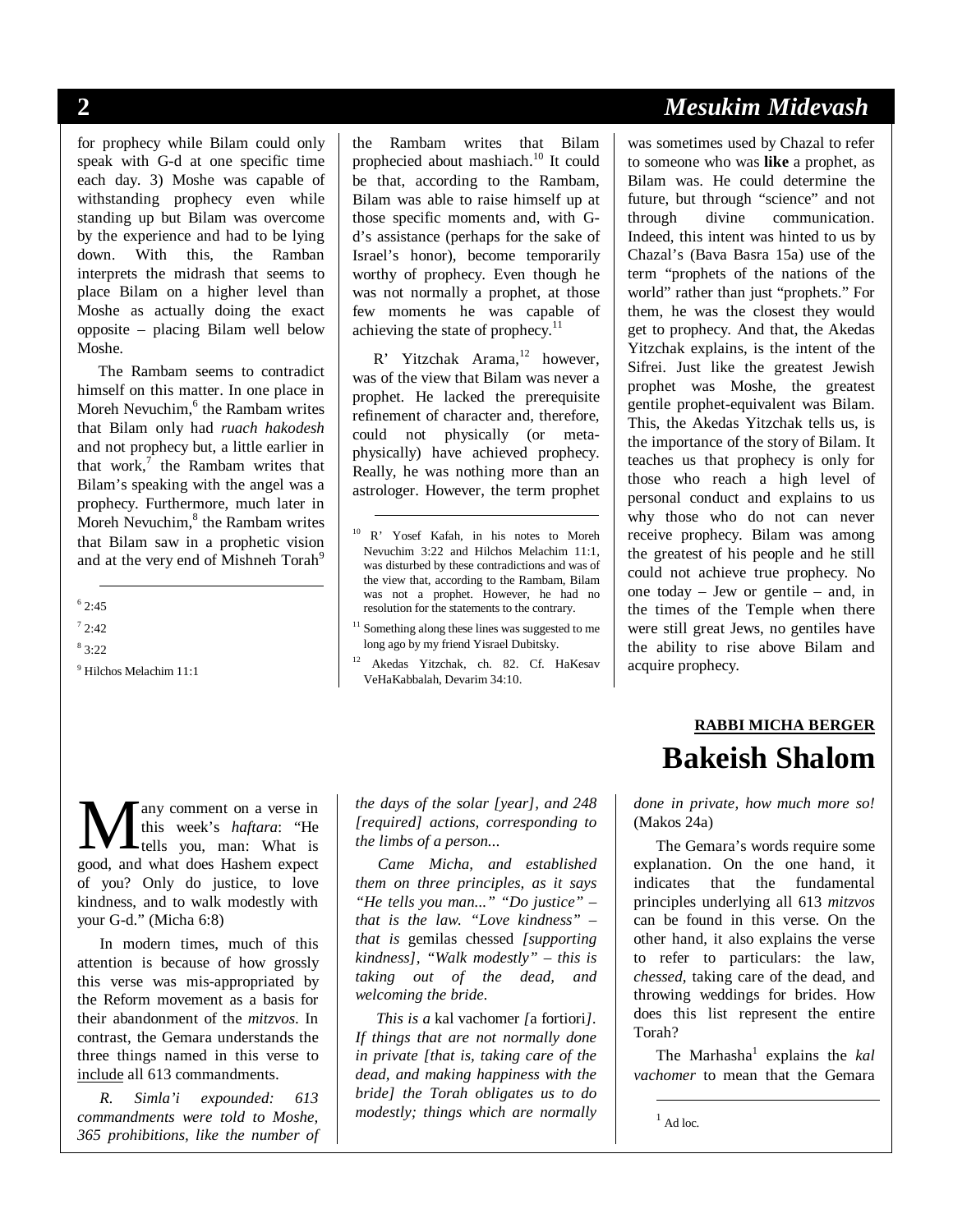## *Mesukim Midevash* **3**

includes all *mitzvos* in its explanation of "walking modestly with G-d", that all *mitzvos* – even these two, must be performed *lishmah*, for their own sake, with no hope of glory, no ulterior motive. Only in this way do we take the "justice" and "kindness" and instill them into the core of our beings.

The Maharal uses a similar concept to explain the second Mishnah in Pirkei Avos. The Mishnah reads:

*Shimon the Righteous was of the survivors of the Great Assembly. He often said, "Upon three things the world stands: on the Torah, on*  avodah *– the service [of G-d], and on*  gemillus chassadim *– acts of lovingkindness."* 

The Maharal explains that "you must understand, that all creations depend on man. For they are created for man, and if men do not live up to what they ought to be, behold all is nullified." The universe stands on these three principles because man does.

*Therefore, the G-dly* tanna *writes that one pillar upon which the universe stands is the Torah, for the pillar completes man so that he can be a finished creation with respect to himself.* 

*After that he says "on* avodah*".... for from this man can be thought complete and good toward He Who created him – by serving Him.... With regard to the third, it is necessary for man to be complete and good with others, and that is through* gemillus chassadim*.* 

*You also must understand that these three pillars parallel three things in each man: the mind, the* 

*living soul, and the body. None of them have existence without G-d. The existence of the soul is when it comes close to Hashem by serving Him.... From the perspective of the mind, the man gets his existence through Torah, for it is through the Torah that man attaches himself to G-d. To the body, man gets his existence through*  gemillus chassadim *for the body has no closeness or attachment to Hashem, just that Hashem is kind to all. When man performs kindness G-d is kind to him, and so gives him existence.* (Derech HaChaim 1:2)

As the Maharal explains them, the three pillars are the ideals for three different worlds in which man finds himself and the relationships each of

*All* **mitzvos** *must be performed*  **lishmah***, for their own sake. Only in this way do we take the "justice" and "kindness" and instill them into the core of our beings.*

those worlds enable us to have. Spiritual man lives in the upper world where he can relate to G-d. Physical man lives in the physical world where he can sense the needs of other people, and shower kindness upon them. The mind lives by itself, however it is equipped with intelligence so that it can learn Torah for perfection of that self.

"Torah" is the means for perfection within the world of our own minds. "*Avodah*" includes all commandments between spiritual man and G-d, just as "*Gemillus Chassadim*" includes all *mitzvos* between physical man and fellow man.

Traditionally, the mitzvos are divided into two categories, *Bein Adam laMakom* – between man and the Omnipresent, and *Bein Adam laChaveiro* – between man and his fellow man. To these, the *Ba'alei Mussar* add a third: *Bein Adam leAtzmo* – between man and himself. However, R. Yosef Zundel Salanter, as retold by his student Rav Yisrael, describes this third category not so much as a type of mitzvah, but rather as the basis of the others, a description of how a mitzvah is done: Was it willingly or grudgingly, was it for public recognition or because it is was mitzvah. Note that these three categories of *mitzvos* are the very same relationships that the Maharal

tells us the world stands upon, and that Rav Yosef Zundel makes the category of Torah, of one's relationship to oneself, logically prior to the other two.

Perhaps in this light we can better understand the *Maharsha*'s comments on the pasuk in Micha. This pasuk also gives a three-part description of the entire Torah.

What does G-d demand of us? "Do justice" – "*Avodah*", serve G-d. "Love *chessed*", use your physical senses to serve your fellow man. Justice and kindness, as the Maharal tells us, are tools for serving G-d and man, respectively, for properly utilizing body and soul.

But these two pillars cannot stand on their own. You must also tend to those *mitzvos* that are between you and yourself. You must not only do the *mitzvos*, but do them correctly. *Lishmah*. Do the *mitzvos* with modesty, not as part of a pursuit of glory.

## **Sefasai Tiftach REB JONATHAN BAKER**

his week, we will discuss Baruch She'amar, the opening quasi-blessing (you'll see why) This week, we will discuss a series of short praises Baruch She'amar, the opening Baruch She'amar is printed as two beginning with "Baruch", and a quasi-blessing (you'll see why) paragraphs, and in fact is two distinct

of Pesukei Dezimrah.

Baruch She'amar is printed as two paragraphs, and in fact is two distinct